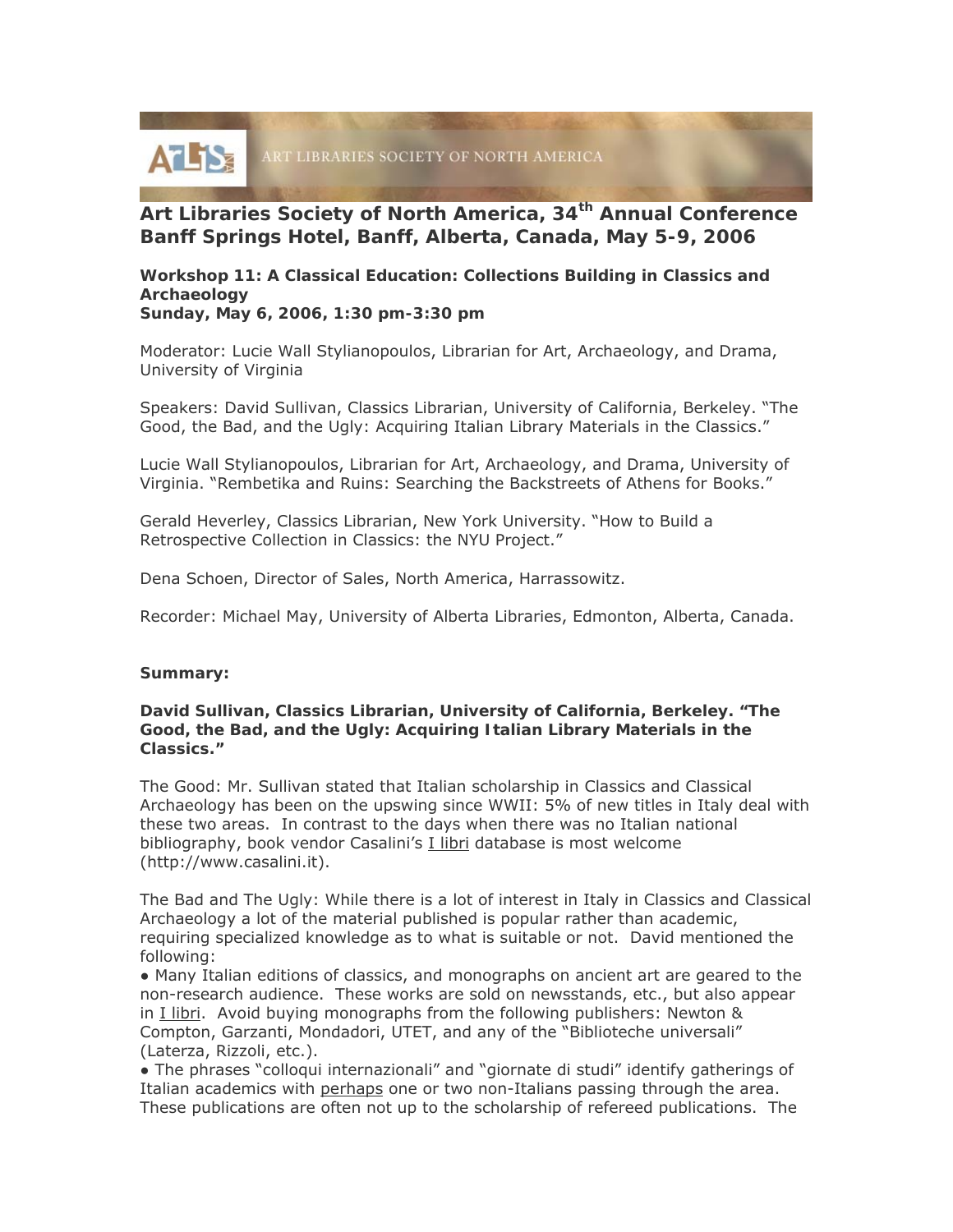tables of contents for books that are present in I libri are helpful in evaluating questionable materials.

● Co-sponsored publications, in which the co-sponsor is a bank, car-maker, etc., should be approached with "cautious skepticism." These books were at one time offered for free to promote the co-sponsor, however they're increasing being sold by vendors.

Also problematic is the fact that Italian publications are quite expensive  $-$  e.g., \$250.00 for a recent edition of Propertius. Although there is a "torrent of site reports," publishing in this area is dominated by a few firm. And since they tend to specialize, publishers of site reports find it difficult to support small sales in Classical Archaeology with greater sales in another area. David stated that a notable amount research in Papyrology is made available via the Web, and that this might be a good model to follow for Classical Archaeology.

David had occasion to refer to the English edition of Pauly (i.e. New Pauly) as being faulted with poor translations from German into English. For more, see the review in Bryn Mawr Classical Review (http://ccat.sas.upenn.edu/bmcr/2003/2003-10- 04.html).

After the end of David's presentation a question from the audience was: Is a \$24,000.00 budget for combined monographs and journals, sufficient to support a Classics department with 8 faculty members and a PhD program? Quiet murmurings in the audience preceeded David's recommendation to "Quadruple that." Talking informally after the session David stated that for a department of this size with a PhD program, \$50,000.00 should go to journals.

### **Lucie Wall Stylianopoulos, Librarian for Art, Archaeology, and Drama, University of Virginia. "Rembetika and Ruins: Searching the Backstreets of Athens for Books."**

Ms. Wall Stylianopoulos described her selection activities for literature related to the Classical Archaeology of Greece, in support of 3 faculty members.

The Fine Arts Library at the University of Virginia and has 6 approval plans with different vendors. It is important to have vendors with local knowledge, as they will be able to acquire material that the large North American vendors cannot -- most Greek material for example is not available via North American vendors. Related to this is the importance of having library acquisitions staff (such as Lucie's) that are willing and enthusiastic about finding obscure material.

Lucie lived for several decades in Greece; during return trips she keeps in touch with her suppliers of Greek titles. One of these suppliers is Andromeda, a family-run bookstore which is located (along with many other specialized bookstores) near the Greek Academy in Athens. Andromeda has a website that's easy to use (http://www.andromedabooks.gr/index\_main.php); they will also send e-mail alerts on request.

Another firm that Lucie uses is G.C. Eleftheroudakis (for whom Lucie was at one time export manager). Elftheroudakis is large chain whose bookstore at the Athens airport specializes in Classics. Their website is in Greek only.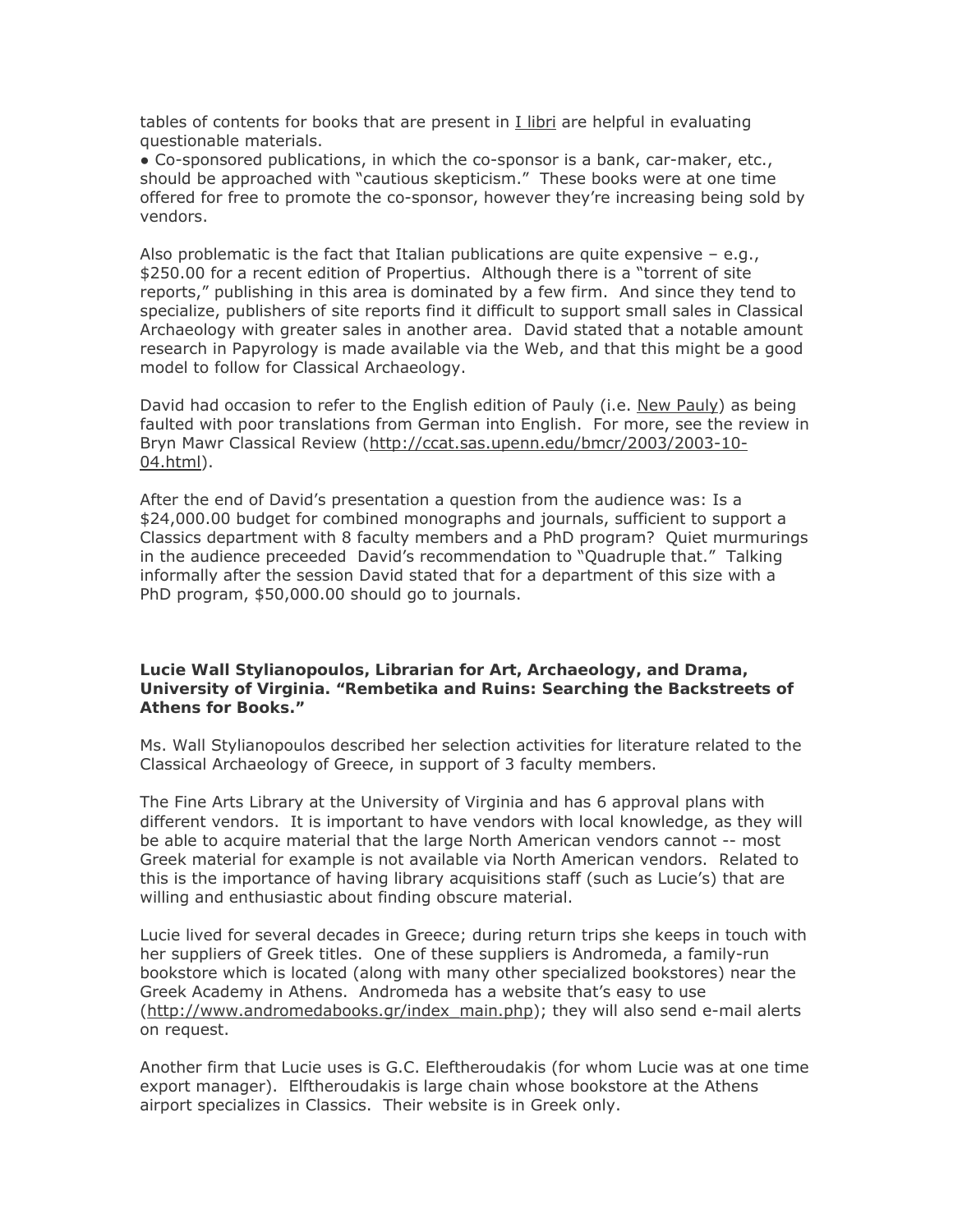Core subscriptions for Classical Archaeology of Greece are: Corpus Vasorum Antiquorum (CVA), Lexicon iconographicum mythologiae classicae (LIMC), Thesaurus Cultus et Rituum (ThesCRA), Archaiologikon Deltion (AD), Praktika tes en Athenais Archaiologikes Hetairias apo (PraktikaArchEt).

Lucie stated that since inter-library loan staff typically do not read Greek, ILL of Greek titles is difficult and it's therefore best to own the material locally. She also suggested making use of our collections colleagues in Athens: e.g. the British School at Athens, the American School of Classical Studies, and other foreign schools such as the French and the Italian.

### **Gerald Heverley, Classics Librarian, New York University. "How to Build a Retrospective Collection in Classics: the NYU Project."**

Mr. Haverly described his plan to spend a \$100,000.00 donation to Bobst Library at New York University, for the restrospective purchase of monographs in Classics (Greek and Latin literature and philology, plus ancient history). Twenty-thousand dollars is to be spent annually for 5 years, and Gerald is 2 years into the program.

The first priority of the donor (a knowledgable, long-time user of Bobst Library) is to fill gaps in the Library's holdings of editions, commentaries, reference works, and seminal monographs. To this end a PhD student searcher has checked Library holdings against bibliographies in the Oxford Latin Dictionary, Liddell and Scott's Greek-English Lexicon, Oxford Classical Dictionary  $(3<sup>rd</sup>$  ed.), a bibliography of commentaries compiled by members of NYU's Department of Classics, and the shelflist of the Center for Hellenic Studies Library in Washington, DC (a "model research collection for the Greek side of classical studies" that contains 34,000 vols.).

Current statistics: Desiderata to date total 1,333 titles, 20% of which are in print and have been ordered. The other 80% have gone to Harrassowitz for O.P. searching -152 of 1,058 titles have been found and purchased at an average price of \$111.00.

Given spending to date, Gerald feels that that more than \$100,000.00 will be needed to fill the gaps in the Classics monograph collection. The broader collections context is Bobst Library as a whole, which has approximately 3 million items, and has focused on becoming a major research library for only the past 3 decades.

Gerald has been very happy with both Harrassowitz, and his student searcher who has extensive library experience and language skills. Gerald has also appreciated having good communications technology (e-mail, an Excel spreadsheet, and a CD-ROM arriving with the CHS shelflist within a week of requesting it), plus very supportive administrations within the Library and the Department of Classics.

## **Dena Schoen, Director of Sales, North America, Harrassowitz.**

Ms. Schoen stated that she would not be using the workshop as an opportunity to promote Harrassowitz' services. She made a point of introducing Casalini rep